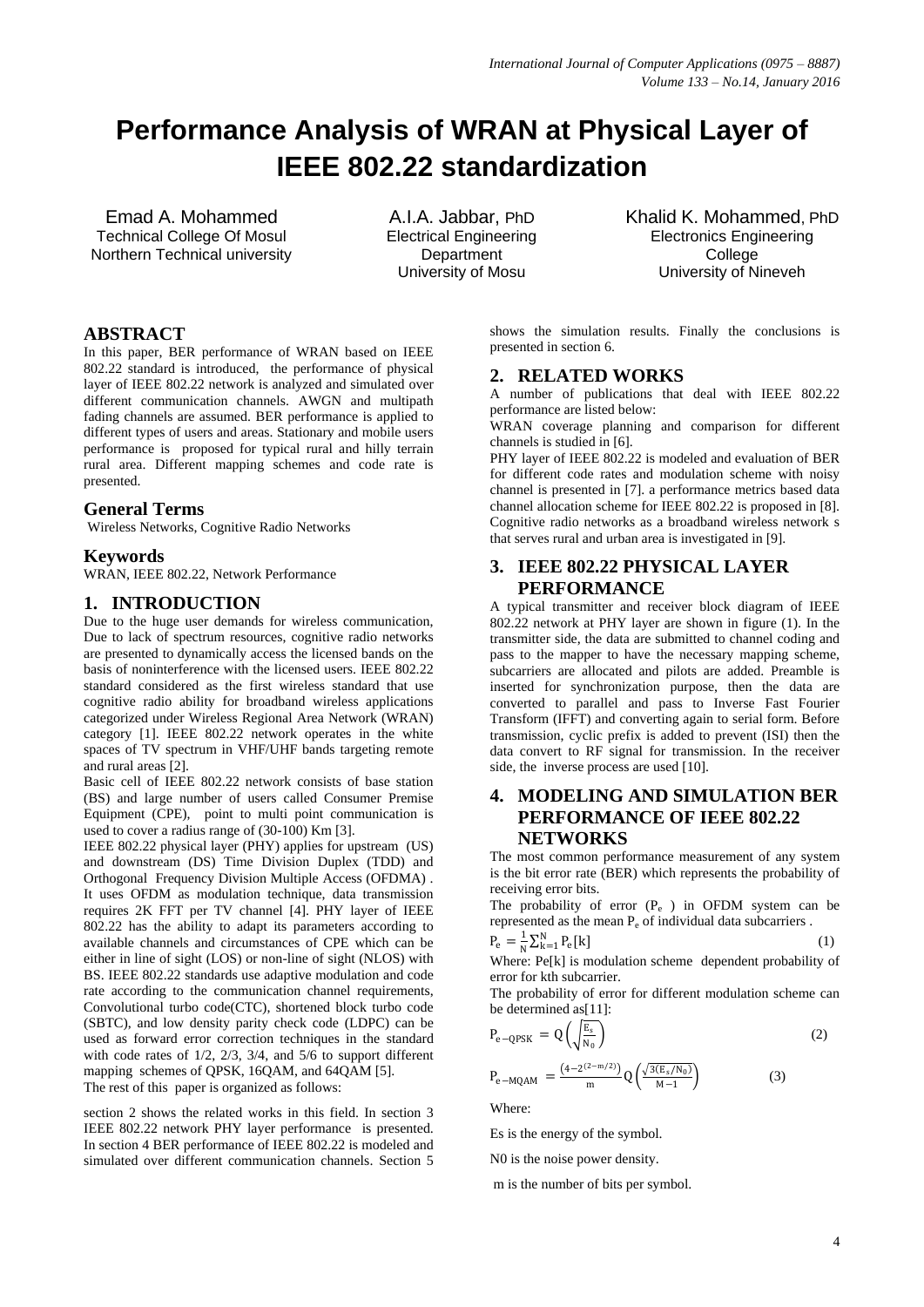

$$
M = 2^m \tag{4}
$$



**Fig. (1). OFDM transmitter/receiver of IEEE802.22**

# **4.1 Model Assumptions**

The simulated model is based on the following assumptions:

- 1. FFT size is 2048.
- 2. Three gray code constellation mapping are used which are, QPSK, 16QAM and 64QAM.
- 3. Cyclic prefix is 1/4.
- 4. Carrier frequency is 400 MHz.
- *International Journal of Computer Applications (0975 – 8887) Volume 133 – No.14, January 2016*
	- 5. AWGN channel, Rician channel and Rayleigh channel are used.
	- 6. Stationary and Pedestrian mobile are used with speed of 3Km/H.

#### **4.2 Case Study**

Three cases for BER are studied and simulated as follows:

- 1. Stationary users at typical rural area with AWGN channel.
- 2. Mobile users at rural area with Rician multipath channel.
- 3. Mobile users at urban area with Rayleigh multipath channel.

# **5. SIMULATION RESULTS**

# **5.1 BER over AWGN Channel**

The performance of IEEE 802.22 over AWGN channel is<br>presented using 2048 FFT and different gray code 2048 FFT and different gray code constellation mapping schemes. 5000 OFDM frame is to be transmitted through the channel. The complex AWGN components are added to the transmitted data . the receiver will perform FFT and demodulation to get the recovered data. BER versus Es/N0 for theoretical and simulated OFDM is shown in figure (2) for the three cases of constellation mapping, QPSK, 16QAM and 64QAM, while figure (3) shows the BER versus  $E_b/N_0$ , where Eb is the bit energy.

#### **5.2 BER Over Rician Channel**

6 taps hilly terrain rural area with flat fading is analyzed and simulated as Rician multipath fading channel.

Theoretical and Simulated results of Rician channel is shown in figure (4).

#### **5.3 BER over Rayleigh Channel**

A flat fading Rayleigh channel is simulated for typical urban area with 12 taps.

Figure (5), shows theoretical and simulated BER performance of IEEE 802.22 network over multipath Raleigh channel.

# **5.4 BER of Pedestrian and Vehicular Mobile Over Multipath Channel.**

Figure (6), shows the BER of pedestrian and vehicle mobiles in IEEE 802.22 network.

The pedestrian mobile speed is 3 Km/H, while the vehicle mobile speed is 100 Km/ H. Both mobiles use the same modulation technique which is QPSK and same cyclic prefix which is1/4 of NFFT under the same channel environments. The center carrier frequency used by both mobiles is 800 MHz, then the Doppler frequency shift for pedestrian mobile is 2.22 Hz, while the vehicle mobile Doppler frequency shift is 74 Hz.The difference of Doppler frequency shift in both mobiles is relatively small which leads to insufficient degradation in BER.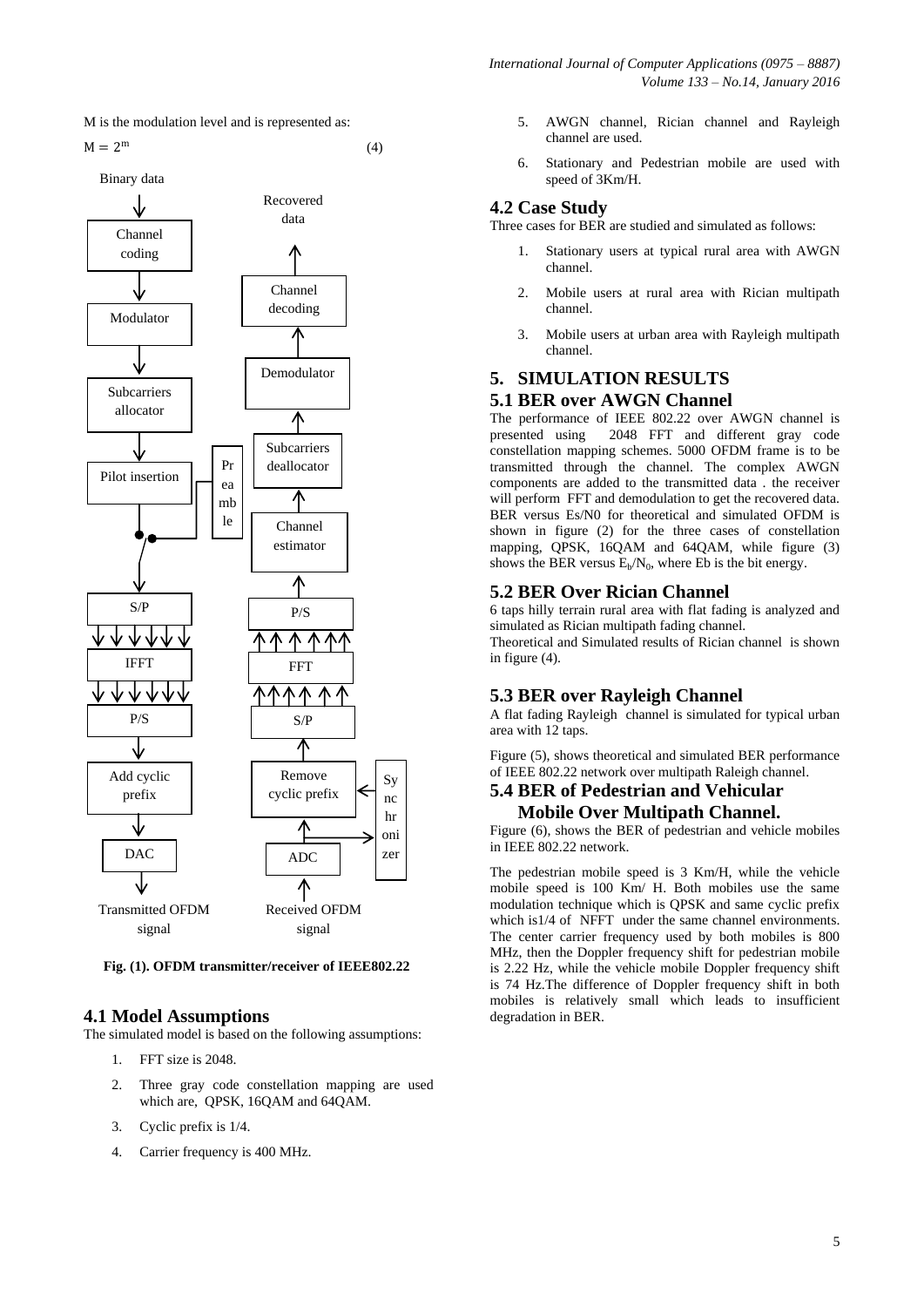

**Figure (5). Performance of IEEE 802.22 network over Rayleigh multipath fading channel**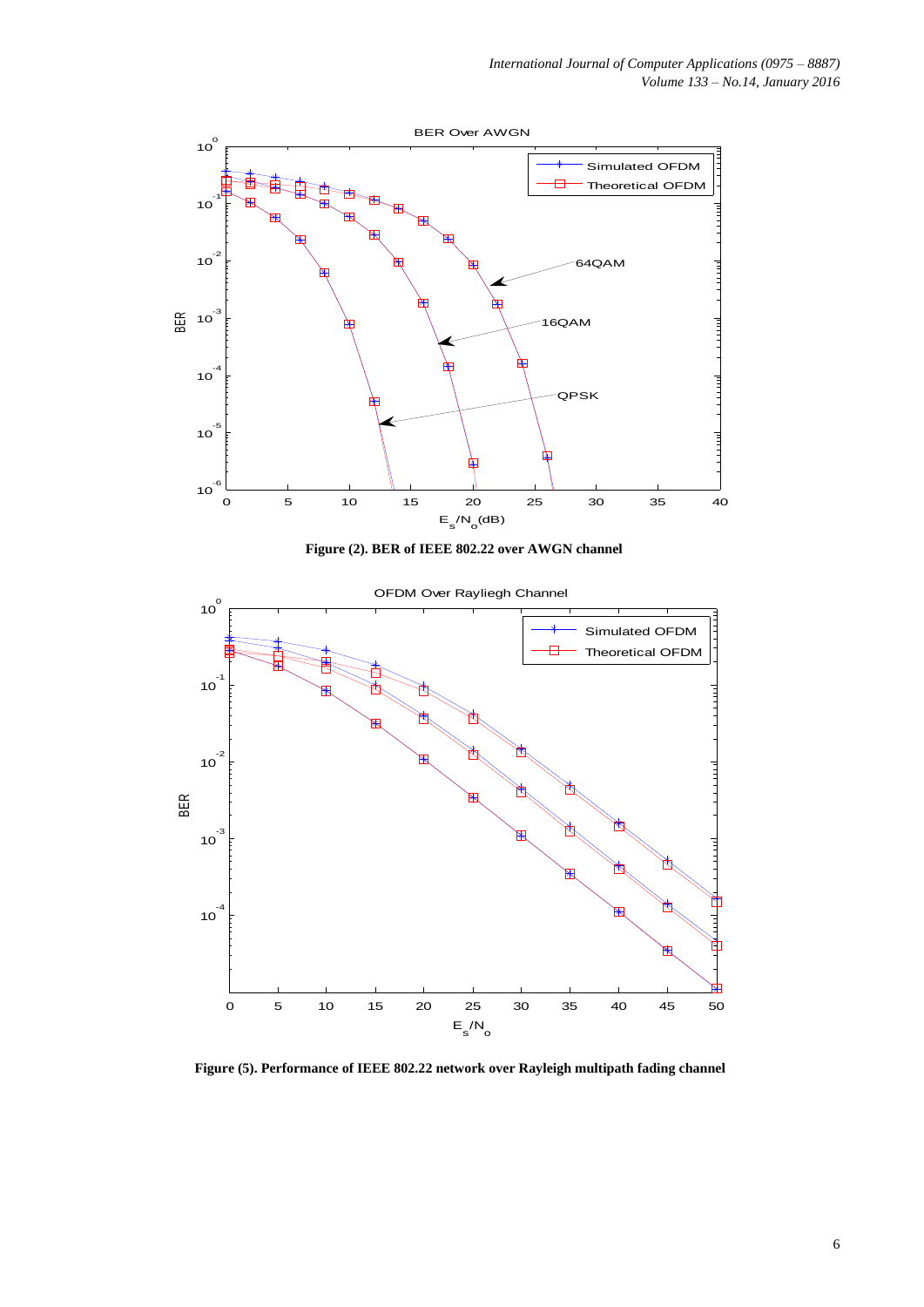

**Figure (6). Performance of IEEE 802.22 for pedestrian and vehicle mobiles** 

Table (1) shows minimum  $E_s/N_0$  required to get BER=10<sup>-3</sup> for three types of channel AWGN, Rician and Rayleigh, using QPSK modulation.

**Table 1. minimum E<sup>s</sup> /N<sup>0</sup> for QPSK signal**

| $E_s/N_0$ (dB)     | <b>AWGN</b> | Rician | Rayleigh |
|--------------------|-------------|--------|----------|
| <b>Theoretical</b> | 9.758       | 23.84  | 30.855   |
| <b>Simulated</b>   | 9.753       | 23.838 | 30.835   |

# **6. CONCLUSIONS**

In this paper, performance of IEEE 802.22 network has been analyzed and simulated. The results shows a great agreement between theoretical and simulated results.

In data communication system, BER should not exceed  $10^{-3}$ so to keep the performance in this range SNR must be increase.

BER over different channels shows that QPSK scheme is the most robust against error than the other schemes, but it the least bit rate. Where in AWGN channel QPSK required SNR more than 12 dB to achieve BER less than  $10^{-3}$ , while in Rician channel required more than 26dB and in Rayleigh required about 31 dB.

Cyclic prefix is not added to OFDM symbol Over AWGN because there is no ISI.

Increasing cyclic prefix length will increase the overhead in the System.

IEEE 802.22 network has a robustness against Doppler shift due to the operating frequency band.

Increasing FFT size has no effect on BER performance of IEEE 802.22 network over AWGN channel and negligible effect over multipath fading channel.

#### **7. REFERENCES**

[1] Hyoil Kim, Student Member, and Kang G. Shin " In-Band Spectrum Sensing in IEEE 802.22 WRANs for Incumbent Protection" IEEE TRANSACTIONS ON

MOBILE COMPUTING, VOL. 9, NO. 12, DECEMBER 2010.

- [2] Carlos Cordeiro, Kiran Challapali, and Dagnachew Birru "IEEE 802.22: An Introduction to the First Wireless Standard based on Cognitive Radios" JOURNAL OF COMMUNICATIONS, VOL. 1, NO. 1, APRIL 2006.
- [3] M.Ravi Kumar, S.Manoj Kumar and M.balajee " A Survey on Rural Broadband Wireless Access Using Cognitive Radio Technology: IEEE 802.22 Wireless Regional Area Networks" Universal Journal of Communications and Network 1(1): 27-31, 2013.
- [4] carlos Cordeiro, Kiran Challapali and Monisha Gosh " Cognitve PHY and MAC layers for Dynamic Spectrum Access and Sharing TV Band" ACM , 2006.
- [5] Sharad Jain, Raksha Upadhyay " Performance Improvement of IEEE 802.22 WRAN Physical Layer" IOSR Journal of Electronics and Communication Engineering Volume 6, Issue 2 (May. - Jun. 2013), PP 94-98
- [6] Priti Subramanium and Rajeshree D. Raut " Improvement of BER on different fading channel using IEEE 802.22 Standard" Open Science Journal of Electrical and Electronic Engineering, 2014.
- [7] Mehdi Ahmadi, Ehsan Rohani, Pooya Monshizadeh Naeeni and Sied Mehdi Fakhraie " Modelling and Performance Evaluation of IEEE 802.22 Physical Layer" 2nd international Coference on (ICFCC) 2010.
- [8] Saptarshi Debroy Shameek Bhattacharjee and Mainak Chatterjee " Performance based Channel Allocationin IEEE 802.22 Networks" IEEE 22nd International Symposium on Personal, Indoor and Mobile Radio Communications, 2011